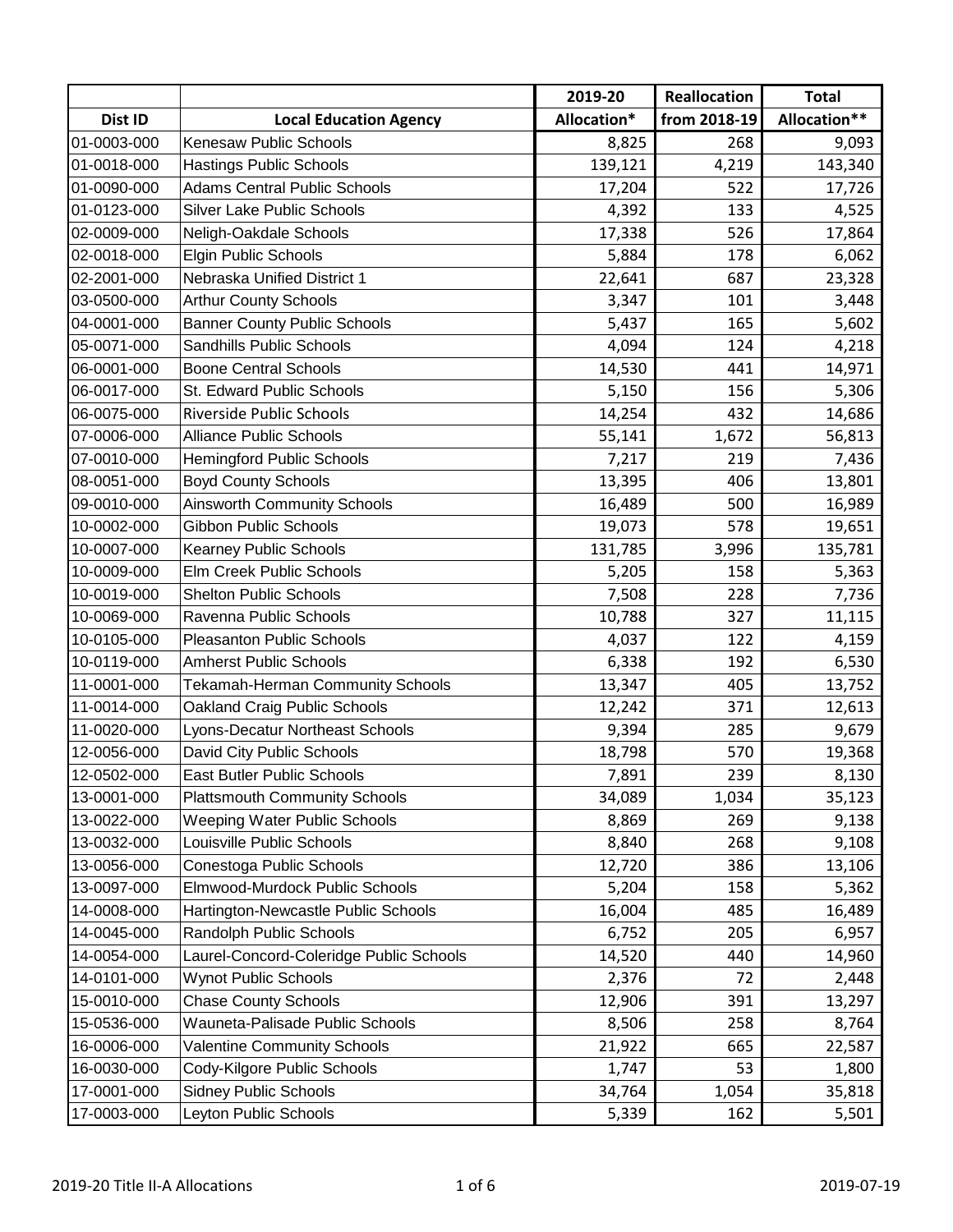|             |                                           | 2019-20     | Reallocation | <b>Total</b> |
|-------------|-------------------------------------------|-------------|--------------|--------------|
| Dist ID     | <b>Local Education Agency</b>             | Allocation* | from 2018-19 | Allocation** |
| 17-0009-000 | Potter-Dix Public Schools                 | 3,883       | 118          | 4,001        |
| 18-0002-000 | <b>Sutton Public Schools</b>              | 10,281      | 312          | 10,593       |
| 18-0011-000 | <b>Harvard Public Schools</b>             | 8,472       | 257          | 8,729        |
| 19-0039-000 | <b>Leigh Community Schools</b>            | 3,538       | 107          | 3,645        |
| 19-0058-000 | <b>Clarkson Public Schools</b>            | 6,753       | 205          | 6,958        |
| 19-0070-000 | <b>Howells-Dodge Consolidated Schools</b> | 11,169      | 339          | 11,508       |
| 19-0123-000 | <b>Schuyler Community Schools</b>         | 51,534      | 1,563        | 53,097       |
| 20-0001-000 | <b>West Point Public Schools</b>          | 26,806      | 813          | 27,619       |
| 20-0020-000 | <b>Bancroft-Rosalie Community Schools</b> | 6,430       | 195          | 6,625        |
| 20-0030-000 | Wisner-Pilger Public Schools              | 8,813       | 267          | 9,080        |
| 21-0015-000 | Anselmo-Merna Public Schools              | 6,896       | 209          | 7,105        |
| 21-0025-000 | <b>Broken Bow Public Schools</b>          | 28,932      | 877          | 29,809       |
| 21-0044-000 | <b>Ansley Public Schools</b>              | 6,110       | 185          | 6,295        |
| 21-0084-000 | <b>Sargent Public Schools</b>             | 7,422       | 225          | 7,647        |
| 21-0089-000 | <b>Arnold Public Schools</b>              | 4,103       | 124          | 4,227        |
| 21-0180-000 | <b>Callaway Public Schools</b>            | 8,773       | 266          | 9,039        |
| 22-0011-000 | South Sioux City Community Schools        | 130,472     | 3,956        | 134,428      |
| 22-0031-000 | <b>Homer Community Schools</b>            | 6,267       | 190          | 6,457        |
| 23-0002-000 | <b>Chadron Public Schools</b>             | 31,647      | 960          | 32,607       |
| 23-0071-000 | <b>Crawford Public Schools</b>            | 7,646       | 232          | 7,878        |
| 24-0001-000 | Lexington Public Schools                  | 84,567      | 2,564        | 87,131       |
| 24-0004-000 | <b>Overton Public Schools</b>             | 9,456       | 287          | 9,743        |
| 24-0011-000 | <b>Cozad Community Schools</b>            | 27,303      | 828          | 28,131       |
| 24-0020-000 | <b>Gothenburg Public Schools</b>          | 20,194      | 612          | 20,806       |
| 24-0101-000 | Sumner-Eddyville-Miller Schools           | 5,790       | 176          | 5,966        |
| 25-0025-000 | <b>Creek Valley Schools</b>               | 11,467      | 348          | 11,815       |
| 25-0095-000 | South Platte Public Schools               | 5,682       | 172          | 5,854        |
| 26-0001-000 | Ponca Public Schools                      | 6,946       | 211          | 7,157        |
| 26-0070-000 | <b>Allen Consolidated Schools</b>         | 5,185       | 157          | 5,342        |
| 26-0561-000 | Emerson-Hubbard Public Schools            | 13,520      | 410          | 13,930       |
| 27-0001-000 | <b>Fremont Public Schools</b>             | 163,769     | 4,966        | 168,735      |
| 27-0062-000 | <b>Scribner-Snyder Community Schools</b>  | 15,070      | 457          | 15,527       |
| 27-0594-000 | Logan View Public Schools                 | 12,144      | 368          | 12,512       |
| 27-0595-000 | North Bend Central Public Schools         | 13,204      | 400          | 13,604       |
| 28-0001-000 | Omaha Public Schools                      | 2,636,538   | 79,952       | 2,716,490    |
| 28-0010-000 | <b>Elkhorn Public Schools</b>             | 73,032      | 2,215        | 75,247       |
| 28-0015-000 | Douglas County West Community Schools     | 21,776      | 660          | 22,436       |
| 28-0017-000 | <b>Millard Public Schools</b>             | 340,380     | 10,321       | 350,701      |
| 28-0054-000 | <b>Ralston Public Schools</b>             | 92,228      | 2,797        | 95,025       |
| 28-0059-000 | <b>Bennington Public Schools</b>          | 16,902      | 513          | 17,415       |
| 28-0066-000 | <b>Westside Community Schools</b>         | 108,671     | 3,295        | 111,966      |
| 29-0117-000 | Dundy County Public Schools               | 15,751      | 478          | 16,229       |
| 30-0001-000 | Exeter-Milligan Public Schools            | 4,185       | 127          | 4,312        |
| 30-0025-000 | <b>Fillmore Central Public Schools</b>    | 13,195      | 400          | 13,595       |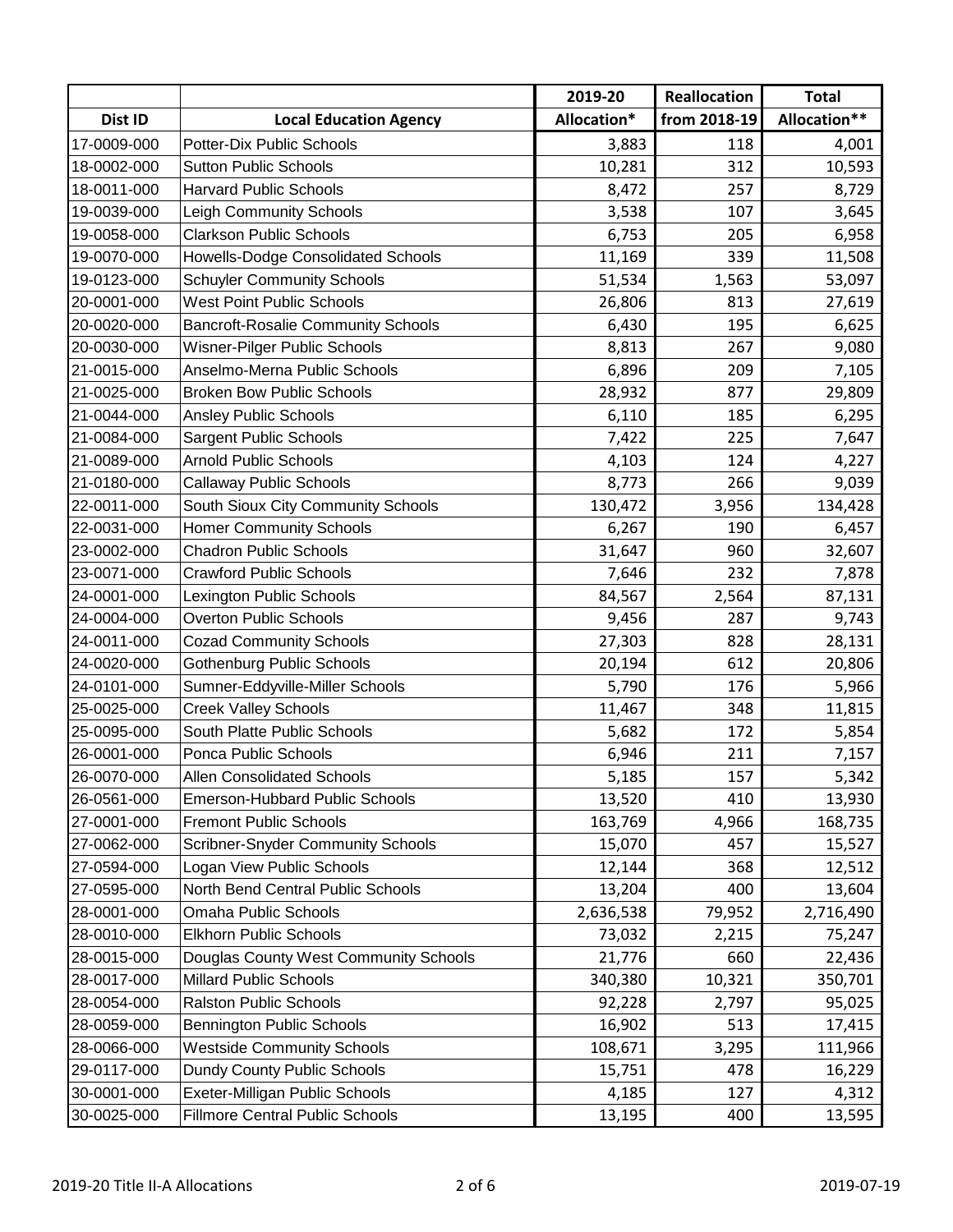|             |                                       | 2019-20     | Reallocation | <b>Total</b> |
|-------------|---------------------------------------|-------------|--------------|--------------|
| Dist ID     | <b>Local Education Agency</b>         | Allocation* | from 2018-19 | Allocation** |
| 30-0054-000 | <b>Shickley Public Schools</b>        | 3,113       | 94           | 3,207        |
| 31-0506-000 | <b>Franklin Public Schools</b>        | 11,138      | 338          | 11,476       |
| 32-0046-000 | Maywood Public Schools                | 6,031       | 183          | 6,214        |
| 32-0095-000 | Eustis-Farnam Public Schools          | 5,981       | 181          | 6,162        |
| 32-0125-000 | Medicine Valley Public Schools        | 6,406       | 194          | 6,600        |
| 33-0018-000 | Arapahoe Public Schools               | 12,260      | 372          | 12,632       |
| 33-0021-000 | Cambridge Public Schools              | 6,681       | 203          | 6,884        |
| 33-0540-000 | Southern Valley Schools               | 18,313      | 555          | 18,868       |
| 34-0001-000 | Southern School District 1            | 12,912      | 392          | 13,304       |
| 34-0015-000 | <b>Beatrice Public Schools</b>        | 60,244      | 1,827        | 62,071       |
| 34-0034-000 | Freeman Public Schools                | 6,857       | 208          | 7,065        |
| 34-0100-000 | <b>Diller-Odell Public Schools</b>    | 4,336       | 131          | 4,467        |
| 35-0001-000 | <b>Garden County Schools</b>          | 13,445      | 408          | 13,853       |
| 36-0100-000 | <b>Burwell Public Schools</b>         | 9,642       | 292          | 9,934        |
| 37-0030-000 | <b>Elwood Public Schools</b>          | 7,934       | 241          | 8,175        |
| 38-0011-000 | Hyannis Area Schools                  | 4,463       | 135          | 4,598        |
| 39-0060-000 | <b>Central Valley Schools</b>         | 14,691      | 445          | 15,136       |
| 40-0002-000 | <b>Grand Island Public Schools</b>    | 344,629     | 10,450       | 355,079      |
| 40-0082-000 | <b>Northwest Public Schools</b>       | 17,839      | 541          | 18,380       |
| 40-0083-000 | <b>Wood River Rural Schools</b>       | 14,574      | 442          | 15,016       |
| 40-0126-000 | Doniphan-Trumbull Public Schools      | 9,933       | 301          | 10,234       |
| 41-0002-000 | <b>Giltner Public Schools</b>         | 1,263       | 38           | 1,301        |
| 41-0091-000 | Hampton Public Schools                | 1,946       | 59           | 2,005        |
| 41-0504-000 | <b>Aurora Public Schools</b>          | 24,672      | 748          | 25,420       |
| 42-0002-000 | <b>Alma Public Schools</b>            | 6,780       | 206          | 6,986        |
| 43-0079-000 | Hayes Center Public Schools           | 5,604       | 170          | 5,774        |
| 44-0070-000 | <b>Hitchcock County School System</b> | 10,918      | 331          | 11,249       |
| 45-0007-000 | <b>O'Neill Public Schools</b>         | 27,770      | 842          | 28,612       |
| 45-0029-000 | <b>Ewing Public Schools</b>           | 5,809       | 176          | 5,985        |
| 45-0044-000 | <b>Stuart Public Schools</b>          | 4,081       | 124          | 4,205        |
| 45-0137-000 | <b>Chambers Public Schools</b>        | 2,925       | 89           | 3,014        |
| 45-0239-000 | West Holt Public Schools              | 11,354      | 344          | 11,698       |
| 46-0001-000 | <b>Mullen Public Schools</b>          | 4,054       | 123          | 4,177        |
| 47-0001-000 | St. Paul Public Schools               | 16,709      | 507          | 17,216       |
| 47-0100-000 | Centura Public Schools                | 11,856      | 360          | 12,216       |
| 47-0103-000 | Elba Public Schools                   | 2,152       | 65           | 2,217        |
| 48-0008-000 | <b>Fairbury Public Schools</b>        | 28,721      | 871          | 29,592       |
| 48-0300-000 | <b>Tri County Public Schools</b>      | 7,403       | 224          | 7,627        |
| 48-0303-000 | Meridian Public Schools               | 4,752       | 144          | 4,896        |
| 49-0033-000 | <b>Sterling Public Schools</b>        | 7,343       | 223          | 7,566        |
| 49-0050-000 | Johnson County Central Public Schools | 19,630      | 595          | 20,225       |
| 50-0001-000 | Wilcox-Hildreth Public Schools        | 7,189       | 218          | 7,407        |
| 50-0501-000 | <b>Axtell Community Schools</b>       | 4,777       | 145          | 4,922        |
| 50-0503-000 | Minden Public Schools                 | 22,472      | 681          | 23,153       |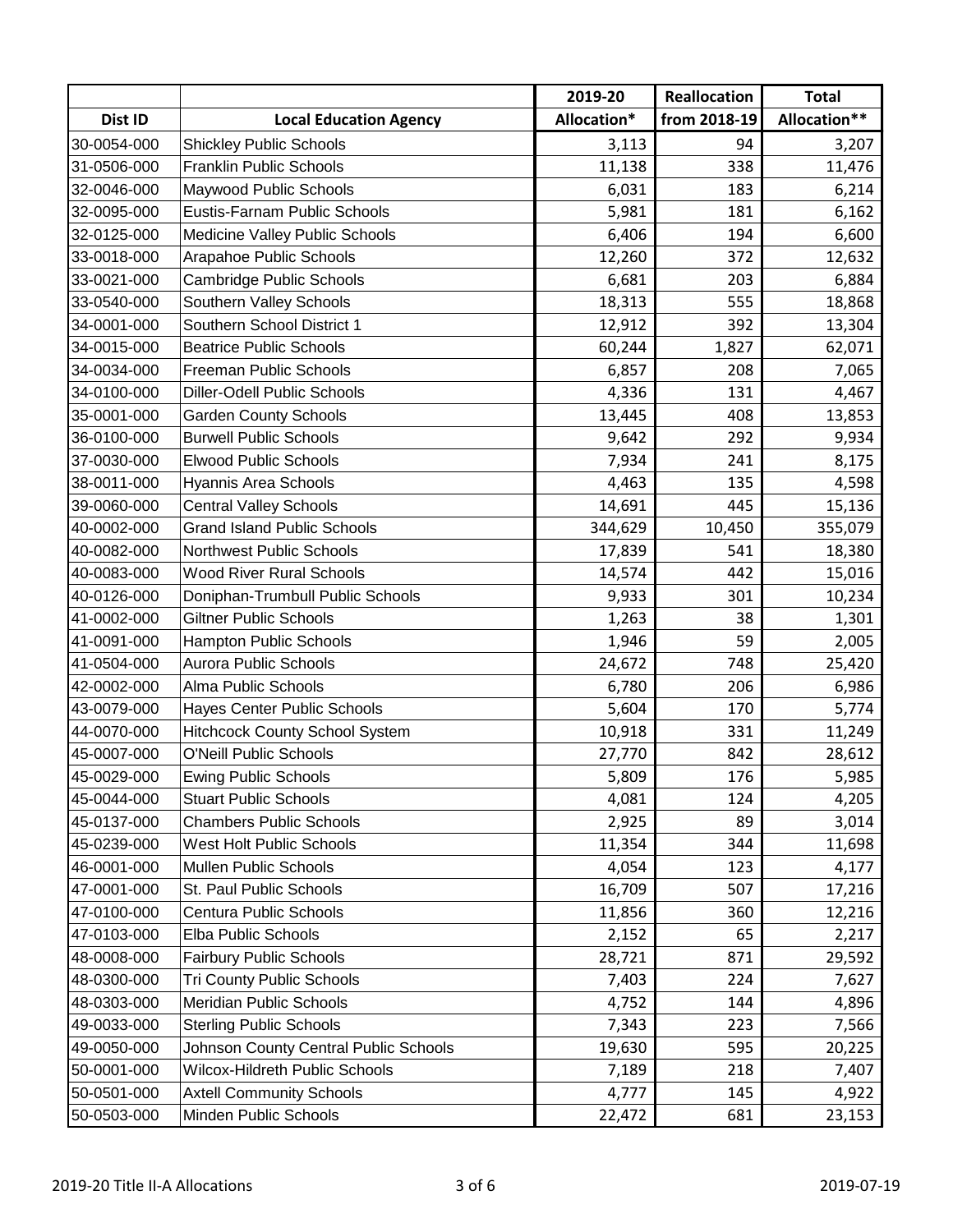|             |                                        | 2019-20     | Reallocation | <b>Total</b> |
|-------------|----------------------------------------|-------------|--------------|--------------|
| Dist ID     | <b>Local Education Agency</b>          | Allocation* | from 2018-19 | Allocation** |
| 51-0001-000 | Ogallala Public Schools                | 37,156      | 1,127        | 38,283       |
| 51-0006-000 | <b>Paxton Consolidated Schools</b>     | 4,876       | 148          | 5,024        |
| 52-0100-000 | Keya Paha County Schools               | 5,504       | 167          | 5,671        |
| 53-0001-000 | <b>Kimball Public Schools</b>          | 20,492      | 621          | 21,113       |
| 54-0013-000 | <b>Creighton Public Schools</b>        | 7,917       | 240          | 8,157        |
| 54-0096-000 | <b>Crofton Community Schools</b>       | 13,371      | 405          | 13,776       |
| 54-0501-000 | Niobrara Public Schools                | 5,744       | 174          | 5,918        |
| 54-0505-000 | <b>Santee Community Schools</b>        | 8,724       | 265          | 8,989        |
| 54-0576-000 | <b>Wausa Public Schools</b>            | 6,130       | 186          | 6,316        |
| 54-0586-000 | <b>Bloomfield Community Schools</b>    | 8,443       | 256          | 8,699        |
| 55-0001-000 | <b>Lincoln Public Schools</b>          | 1,106,546   | 33,554       | 1,140,100    |
| 55-0145-000 | <b>Waverly School District 145</b>     | 32,471      | 985          | 33,456       |
| 55-0148-000 | <b>Malcolm Public Schools</b>          | 5,239       | 159          | 5,398        |
| 55-0160-000 | Norris School District 160             | 29,682      | 900          | 30,582       |
| 55-0161-000 | <b>Raymond Central Schools</b>         | 12,592      | 382          | 12,974       |
| 56-0001-000 | North Platte Public Schools            | 140,402     | 4,257        | 144,659      |
| 56-0006-000 | <b>Brady Public Schools</b>            | 5,427       | 165          | 5,592        |
| 56-0007-000 | <b>Maxwell Public Schools</b>          | 4,335       | 131          | 4,466        |
| 56-0037-000 | <b>Hershey Public Schools</b>          | 9,754       | 296          | 10,050       |
| 56-0055-000 | <b>Sutherland Public Schools</b>       | 5,935       | 180          | 6,115        |
| 56-0565-000 | Wallace Public School District 65 R    | 3,098       | 94           | 3,192        |
| 57-0501-000 | <b>Stapleton Public Schools</b>        | 4,598       | 139          | 4,737        |
| 58-0025-000 | Loup County Public Schools             | 3,943       | 120          | 4,063        |
| 59-0001-000 | <b>Madison Public Schools</b>          | 21,508      | 652          | 22,160       |
| 59-0002-000 | <b>Norfolk Public Schools</b>          | 153,557     | 4,656        | 158,213      |
| 59-0005-000 | <b>Battle Creek Public Schools</b>     | 13,846      | 420          | 14,266       |
| 59-0013-000 | Newman Grove Public Schools            | 12,180      | 369          | 12,549       |
| 59-0080-000 | <b>Elkhorn Valley Schools</b>          | 9,309       | 282          | 9,591        |
| 60-0090-000 | <b>McPherson County Schools</b>        | 4,401       | 133          | 4,534        |
| 61-0004-000 | <b>Central City Public Schools</b>     | 21,154      | 641          | 21,795       |
| 61-0049-000 | <b>Palmer Public Schools</b>           | 5,018       | 152          | 5,170        |
| 62-0021-000 | <b>Bayard Public Schools</b>           | 21,467      | 651          | 22,118       |
| 62-0063-000 | <b>Bridgeport Public Schools</b>       | 11,216      | 340          | 11,556       |
| 63-0001-000 | <b>Fullerton Public Schools</b>        | 7,494       | 227          | 7,721        |
| 63-0030-000 | <b>Twin Rivers Public Schools</b>      | 16,479      | 500          | 16,979       |
| 64-0023-000 | Johnson-Brock Public Schools           | 4,158       | 126          | 4,284        |
| 64-0029-000 | <b>Auburn Public Schools</b>           | 22,975      | 697          | 23,672       |
| 65-0011-000 | <b>Superior Public Schools</b>         | 16,370      | 496          | 16,866       |
| 65-2005-000 | South Central Nebraska School District | 20,806      | 631          | 21,437       |
| 66-0027-000 | Syracuse-Dunbar-Avoca Schools          | 15,083      | 457          | 15,540       |
| 66-0111-000 | Nebraska City Public Schools           | 41,938      | 1,272        | 43,210       |
| 66-0501-000 | Palmyra District OR-1                  | 7,992       | 242          | 8,234        |
| 67-0001-000 | Pawnee City Public Schools             | 9,300       | 282          | 9,582        |
| 67-0069-000 | <b>Lewiston Consolidated Schools</b>   | 6,570       | 199          | 6,769        |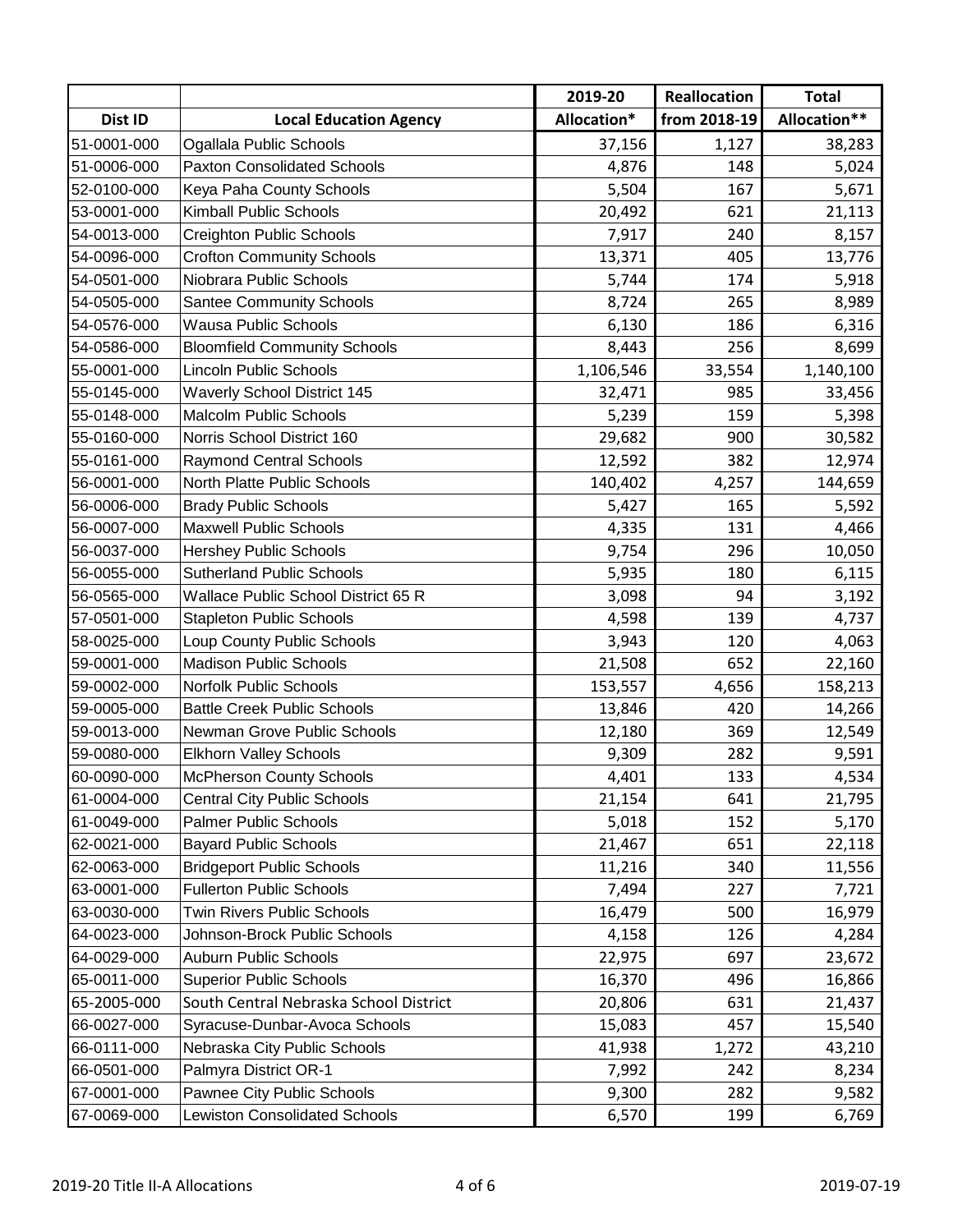|             |                                              | 2019-20     | Reallocation | <b>Total</b> |
|-------------|----------------------------------------------|-------------|--------------|--------------|
| Dist ID     | <b>Local Education Agency</b>                | Allocation* | from 2018-19 | Allocation** |
| 68-0020-000 | <b>Perkins County Schools</b>                | 12,442      | 377          | 12,819       |
| 69-0044-000 | <b>Holdrege Public Schools</b>               | 28,074      | 851          | 28,925       |
| 69-0054-000 | <b>Bertrand Public Schools</b>               | 7,098       | 215          | 7,313        |
| 69-0055-000 | Loomis Public Schools                        | 5,720       | 173          | 5,893        |
| 70-0002-000 | <b>Pierce Public Schools</b>                 | 14,515      | 440          | 14,955       |
| 70-0005-000 | <b>Plainview Public Schools</b>              | 15,544      | 471          | 16,015       |
| 70-0542-000 | <b>Osmond Public Schools</b>                 | 6,154       | 187          | 6,341        |
| 71-0001-000 | <b>Columbus Public Schools</b>               | 108,845     | 3,301        | 112,146      |
| 71-0005-000 | <b>Lakeview Community Schools</b>            | 21,895      | 664          | 22,559       |
| 71-0067-000 | <b>Humphrey Public Schools</b>               | 6,942       | 211          | 7,153        |
| 72-0015-000 | <b>Cross County Community Schools</b>        | 7,697       | 233          | 7,930        |
| 72-0019-000 | Osceola Public Schools                       | 3,913       | 119          | 4,032        |
| 72-0032-000 | <b>Shelby-Rising City Public Schools</b>     | 11,516      | 349          | 11,865       |
| 72-0075-000 | <b>High Plains Community Schools</b>         | 7,480       | 227          | 7,707        |
| 73-0017-000 | <b>McCook Public Schools</b>                 | 38,156      | 1,157        | 39,313       |
| 73-0179-000 | Southwest Public Schools                     | 12,298      | 373          | 12,671       |
| 74-0056-000 | <b>Falls City Public Schools</b>             | 30,574      | 927          | 31,501       |
| 74-0070-000 | Humboldt Table Rock Steinauer Public Schools | 20,050      | 608          | 20,658       |
| 75-0100-000 | <b>Rock County Public Schools</b>            | 9,168       | 278          | 9,446        |
| 76-0002-000 | <b>Crete Public Schools</b>                  | 45,069      | 1,367        | 46,436       |
| 76-0044-000 | <b>Dorchester Public Schools</b>             | 3,837       | 116          | 3,953        |
| 76-0068-000 | <b>Friend Public Schools</b>                 | 5,498       | 167          | 5,665        |
| 76-0082-000 | Wilber-Clatonia Public Schools               | 13,578      | 412          | 13,990       |
| 77-0001-000 | <b>Bellevue Public Schools</b>               | 171,523     | 5,201        | 176,724      |
| 77-0027-000 | Papillion-La Vista Public Schools            | 167,608     | 5,082        | 172,690      |
| 77-0037-000 | <b>Gretna Public Schools</b>                 | 35,963      | 1,091        | 37,054       |
| 77-0046-000 | Springfield Platteview Community Schools     | 18,665      | 566          | 19,231       |
| 78-0001-000 | Ashland-Greenwood Public Schools             | 17,949      | 544          | 18,493       |
| 78-0009-000 | Yutan Public Schools                         | 6,579       | 199          | 6,778        |
| 78-0039-000 | <b>Wahoo Public Schools</b>                  | 28,753      | 872          | 29,625       |
| 78-0072-000 | <b>Mead Public Schools</b>                   | 6,003       | 182          | 6,185        |
| 78-0107-000 | <b>Cedar Bluffs Public Schools</b>           | 2,362       | 72           | 2,434        |
| 79-0002-000 | <b>Minatare Public Schools</b>               | 5,952       | 180          | 6,132        |
| 79-0011-000 | Morrill Public Schools                       | 15,249      | 462          | 15,711       |
| 79-0016-000 | <b>Gering Public Schools</b>                 | 65,124      | 1,975        | 67,099       |
| 79-0031-000 | <b>Mitchell Public Schools</b>               | 24,186      | 733          | 24,919       |
| 79-0032-000 | <b>Scottsbluff Public Schools</b>            | 132,487     | 4,017        | 136,504      |
| 80-0005-000 | <b>Milford Public Schools</b>                | 12,084      | 366          | 12,450       |
| 80-0009-000 | <b>Seward Public Schools</b>                 | 33,423      | 1,013        | 34,436       |
| 80-0567-000 | <b>Centennial Public Schools</b>             | 11,865      | 360          | 12,225       |
| 81-0003-000 | Hay Springs Public Schools                   | 3,312       | 100          | 3,412        |
| 81-0010-000 | Gordon-Rushville Public Schools              | 35,929      | 1,089        | 37,018       |
| 82-0001-000 | Loup City Public Schools                     | 13,449      | 408          | 13,857       |
| 82-0015-000 | <b>Litchfield Public Schools</b>             | 7,659       | 232          | 7,891        |